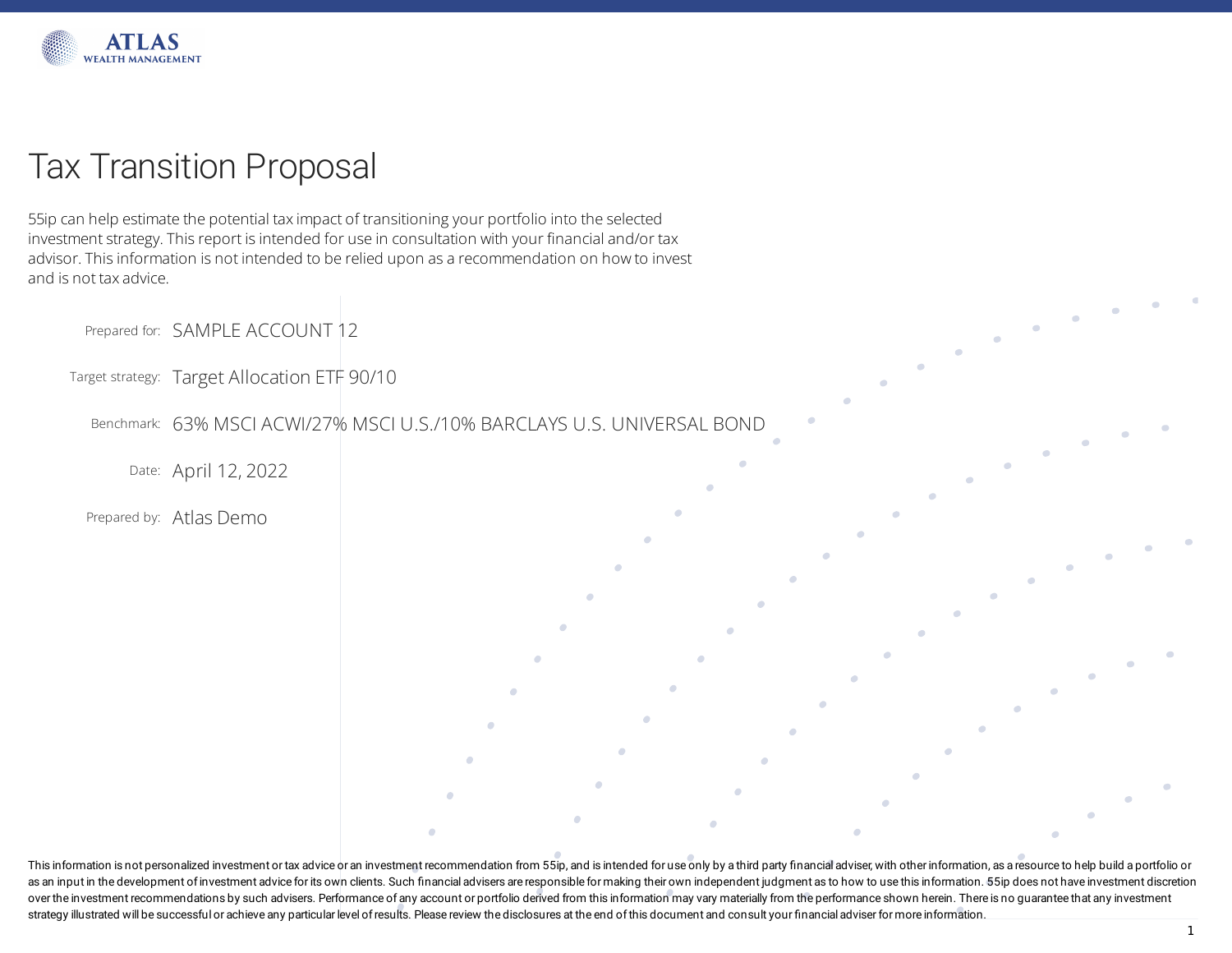

## **Portfolio summary (as of April 12, 2022)**

| Strategy: | <b>Portfolio value:</b> |
|-----------|-------------------------|
|-----------|-------------------------|

Target Allocation ETF 90/10 \$ 5,937,607

# **Selected tax bill summary**

| <b>Estimated tax bill</b> (% of total tax bill): | Tax bill % of total portfolio value | <b>Estimated transition amount (% of portfolio value):</b> | <b>Estimated tracking error</b> |
|--------------------------------------------------|-------------------------------------|------------------------------------------------------------|---------------------------------|
| $$91,425(20.00\%)$                               | 1.54 %                              | \$3,196,213(53.83%)                                        | ± 1.20%                         |
| Short term capital gains tax rate                | Long term capital gains tax rate    |                                                            |                                 |
| 40.80 %                                          | 23.80 %                             |                                                            |                                 |

# **Estimated tax transition scenarios**

| Estimated tax bill<br>(% of total tax bill) | \$0<br>0.00% | \$91,425<br>20.00 % | \$182,850<br>40.00 % | \$274,274<br>60.00 % | \$365,699<br>80.00 % | \$457,124<br>100.00 % |
|---------------------------------------------|--------------|---------------------|----------------------|----------------------|----------------------|-----------------------|
| Tax bill % of total<br>portfolio value      | 0.00 %       | 1.54%               | 3.08%                | 4.62 $%$             | 6.16%                | 7.70 %                |
| Estimated<br>transition amount              | \$2,481,325  | \$3,196,213         | \$3,903,976          | \$4,591,551          | \$5,275,563          | \$5,937,607           |
| (% of portfolio value)                      | 41.79%       | 53.83 %             | 65.75%               | 77.33 %              | 88.85 %              | 100.00 %              |
| Tracking error                              | ± 1.82%      | ± 1.20%             | ± 0.79 %             | ± 0.50 %             | ± 0.24 %             | ± 0.00 %              |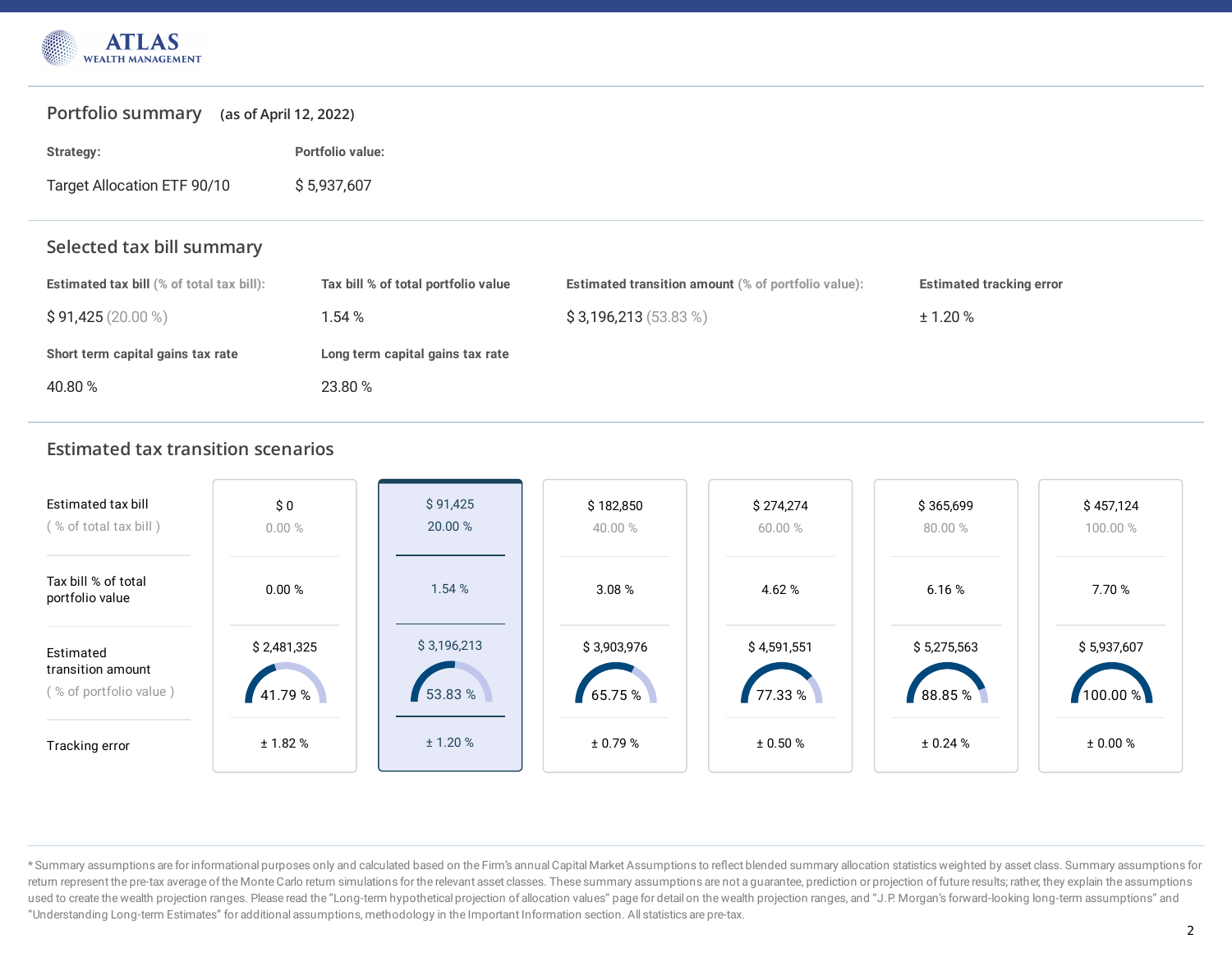

**Sector allocation comparison (20% tax bill)**



# **Portfolio holdings**

| <b>Ticker</b>  | <b>Name</b>                            | Current portfolio weight | <b>Transition portfolio weight</b> | Target portfolio weight |
|----------------|----------------------------------------|--------------------------|------------------------------------|-------------------------|
| $\bullet$ IVV  | ISHARES TR CORE S&P500 ETF             | 0.00%                    | 34.00 %                            | 34.00 %                 |
| $\bullet$ ESGU | <b>ISHARES TR ESG AWR MSCI USA</b>     | 0.00%                    | 8.83%                              | 23.00 %                 |
| $\bullet$ EFV  | ISHARES TR EAFE VALUE ETF              | 0.00%                    | 3.30 %                             | 10.50 %                 |
| $\bullet$ EFG  | ISHARES TR EAFE GRWTH ETF              | 0.00%                    | 0.00 %                             | 5.50 %                  |
| $\bullet$ ESGE | ISHARES INC ESG AWR MSCI EM            | 0.00%                    | 0.00 %                             | 4.50 %                  |
| $\bullet$ IJR  | <b>ISHARES TR CORE S&amp;P SCP ETF</b> | 0.00%                    | 0.00%                              | 4.00 %                  |
| $\bullet$ IYE  | <b>ISHARES TR U.S. ENERGY ETF</b>      | 0.00%                    | 1.21%                              | 3.50%                   |
| $\bullet$ IXN  | <b>ISHARES TR GLOBAL TECH ETF</b>      | 0.00%                    | 0.00%                              | 2.50%                   |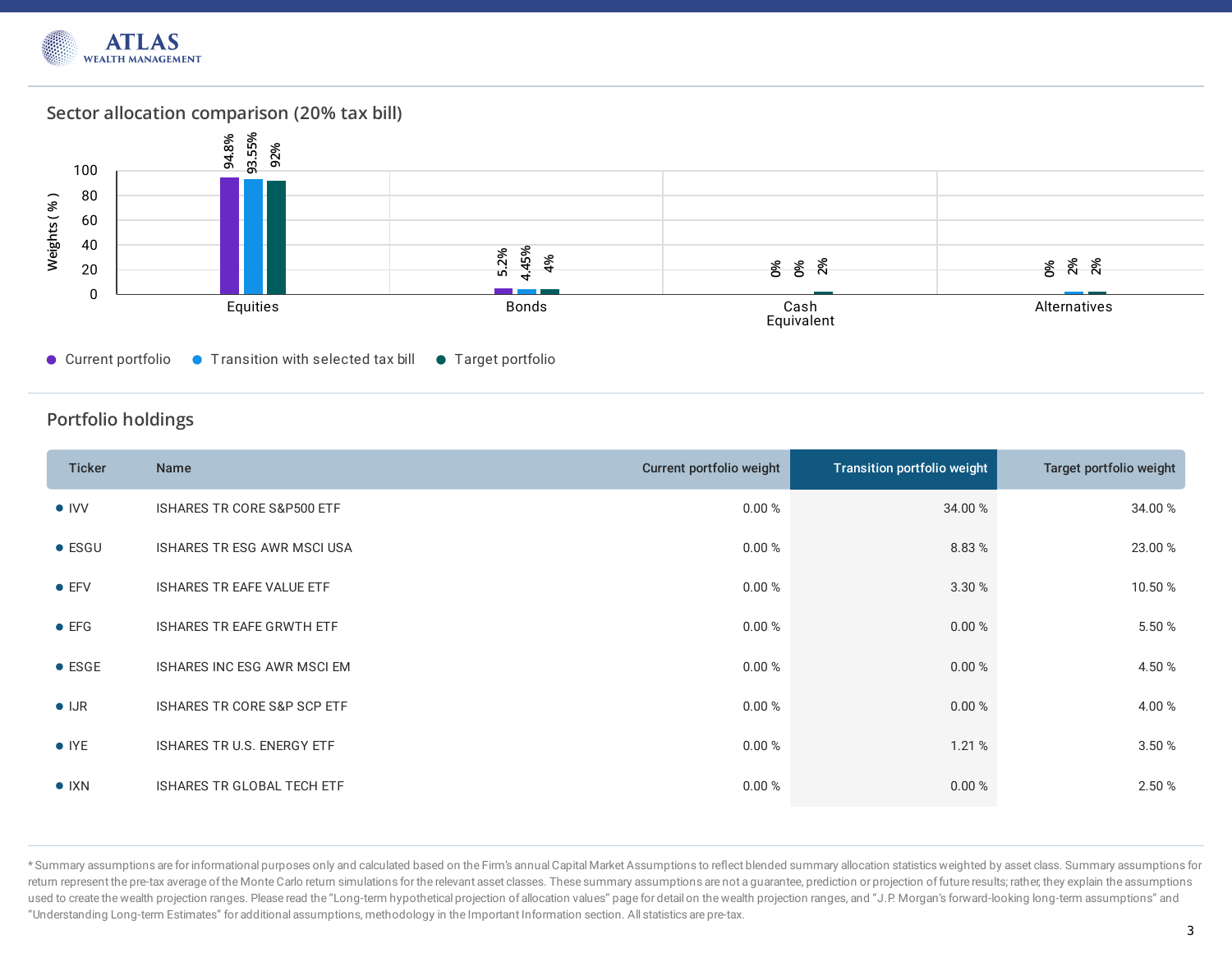

| <b>Ticker</b>   | Name                                         | Current portfolio weight | <b>Transition portfolio weight</b> | Target portfolio weight |
|-----------------|----------------------------------------------|--------------------------|------------------------------------|-------------------------|
| $\bullet$ VLUE  | ISHARES TR MSCI USA VALUE                    | 0.00%                    | 2.50 %                             | 2.50 %                  |
| $\bullet$ COMT  | ISHARES US ETF TR GSCI CMDTY STGY            | 0.00%                    | 2.00 %                             | 2.00 %                  |
| $\bullet$ IUSB  | ISHARES TR CORE TOTAL USD                    | 0.00%                    | $0.00\,\%$                         | 2.00 %                  |
| $\bullet$ TLH   | ISHARES TR 10-20 YR TRS ETF                  | 0.00%                    | 0.00%                              | 2.00 %                  |
| • USMV          | <b>ISHARES TR MSCI USA MIN VOL</b>           | 0.00%                    | 2.00 %                             | 2.00 %                  |
| $\bullet$ _CASH | CASH                                         | 0.00%                    | 0.00%                              | 2.00 %                  |
| <b>VEU</b>      | VANGUARD INTL EQUITY INDEX F ALLWRLD EX US   | 17.30 %                  | 17.30 %                            | $0.00\,\%$              |
| <b>TPLGX</b>    | T. ROWE PRICE INSTL LARGE CAP CORE GR        | 13.36 %                  | 6.28%                              | $0.00\,\%$              |
| <b>TEMIX</b>    | FRANKLIN MUTUAL EUROPEAN - A CLASS           | 9.49%                    | $0.00\,\%$                         | $0.00\,\%$              |
| <b>PRISX</b>    | T. ROWE PRICE FINANCIAL SERVICES             | 7.81%                    | 2.52 %                             | $0.00\,\%$              |
| <b>FSENX</b>    | FIDELITY SELECT ENERGY                       | 7.16 %                   | 2.05%                              | $0.00\,\%$              |
| <b>SEKAX</b>    | DWS EMERGING MARKETS EQUITY - A CLASS        | 6.24 %                   | 0.00%                              | 0.00 %                  |
| PGIAX           | PUTNAM FOCUSED EQUITY - A CLASS              | 5.70 %                   | 2.50 %                             | $0.00\,\%$              |
| <b>FWRLX</b>    | FIDELITY SELECT WIRELESS                     | 5.65%                    | 3.14%                              | $0.00\,\%$              |
| MGRAX           | MFS INTERNATIONAL GROWTH - A CLASS           | 5.29 %                   | 2.83 %                             | $0.00\,\%$              |
| <b>PEMIX</b>    | PIMCO EMERGING MARKETS CORP BD - INSTL CLASS | 5.20 %                   | 4.45 %                             | $0.00\,\%$              |
| <b>FSCSX</b>    | FIDELITY SELECT SOFTWARE & IT SVCS PORT      | 5.05%                    | 0.12%                              | $0.00\,\%$              |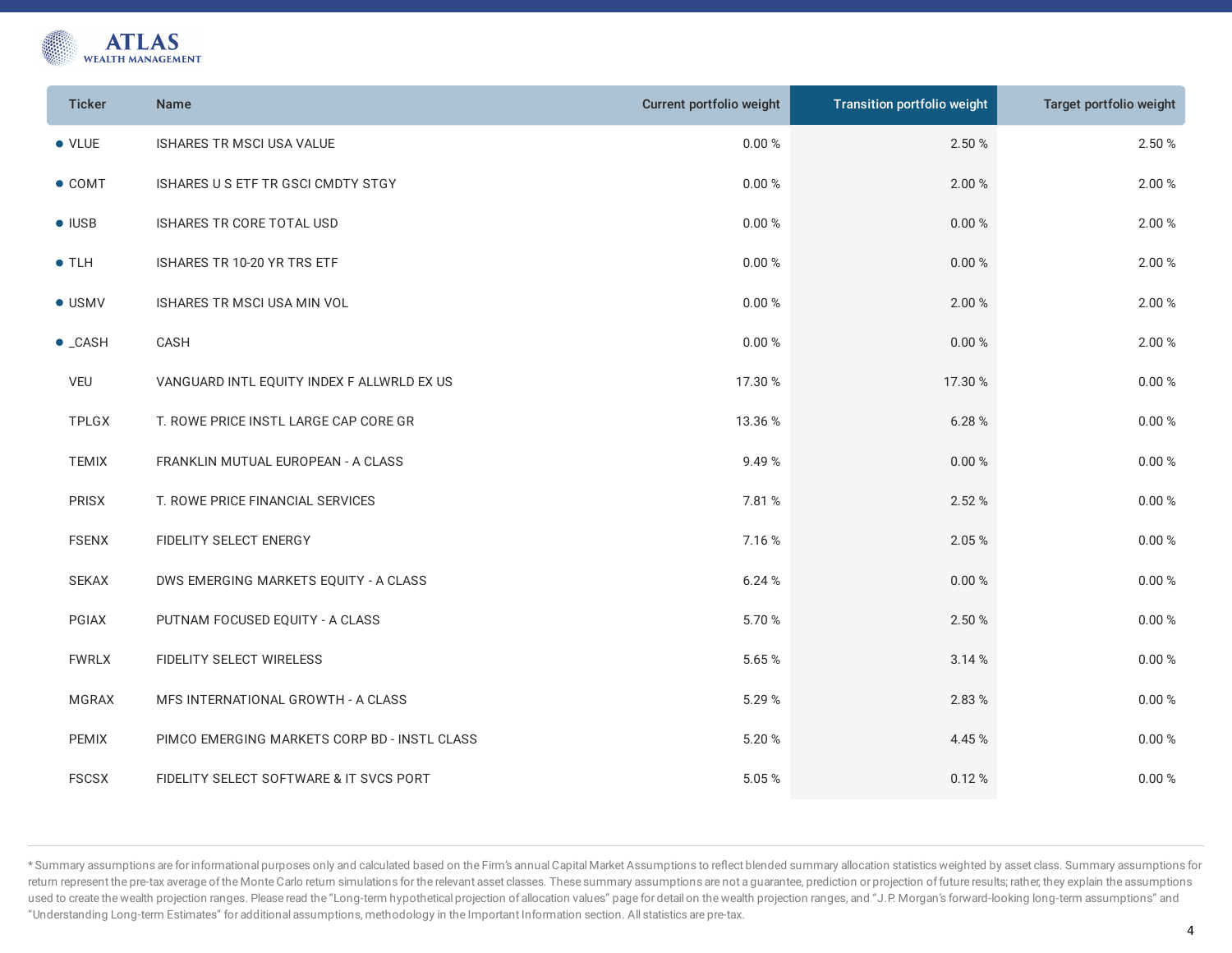

| <b>Ticker</b> | <b>Name</b>                                   | Current portfolio weight | Transition portfolio weight | Target portfolio weight |
|---------------|-----------------------------------------------|--------------------------|-----------------------------|-------------------------|
| <b>FDAGX</b>  | FIDELITY ADVISOR CONSUMER STAPLES - A CLASS   | 4.81 %                   | 3.35%                       | 0.00%                   |
| <b>FKASX</b>  | FEDERATED HERMES KAUFMANN SMALL CAP - A CLASS | 3.82%                    | 0.00%                       | 0.00 %                  |
| <b>VTRIX</b>  | VANGUARD INTERNATIONAL VALUE - INV CLASS      | 3.12%                    | 1.62%                       | 0.00%                   |

\* Ticker indicated with " $\bullet$ " are part of the target portfolio.

\* Please review the Disclosures contained at the end ofthis document as well as the full Disclosures and glossary ofterms for more information.

# **Unmanaged Positions**

| <b>Ticker</b> | <b>Name</b>                                  | Weight |
|---------------|----------------------------------------------|--------|
| <b>VFICX</b>  | VANGUARD INTERM-TERM INVMT-GRADE - INV CLASS | 9.71%  |
| AAPL          | $\sim$                                       | $-$    |

\* Please review the Disclosures contained at the end ofthis document as well as the full Disclosures and glossary ofterms for more information.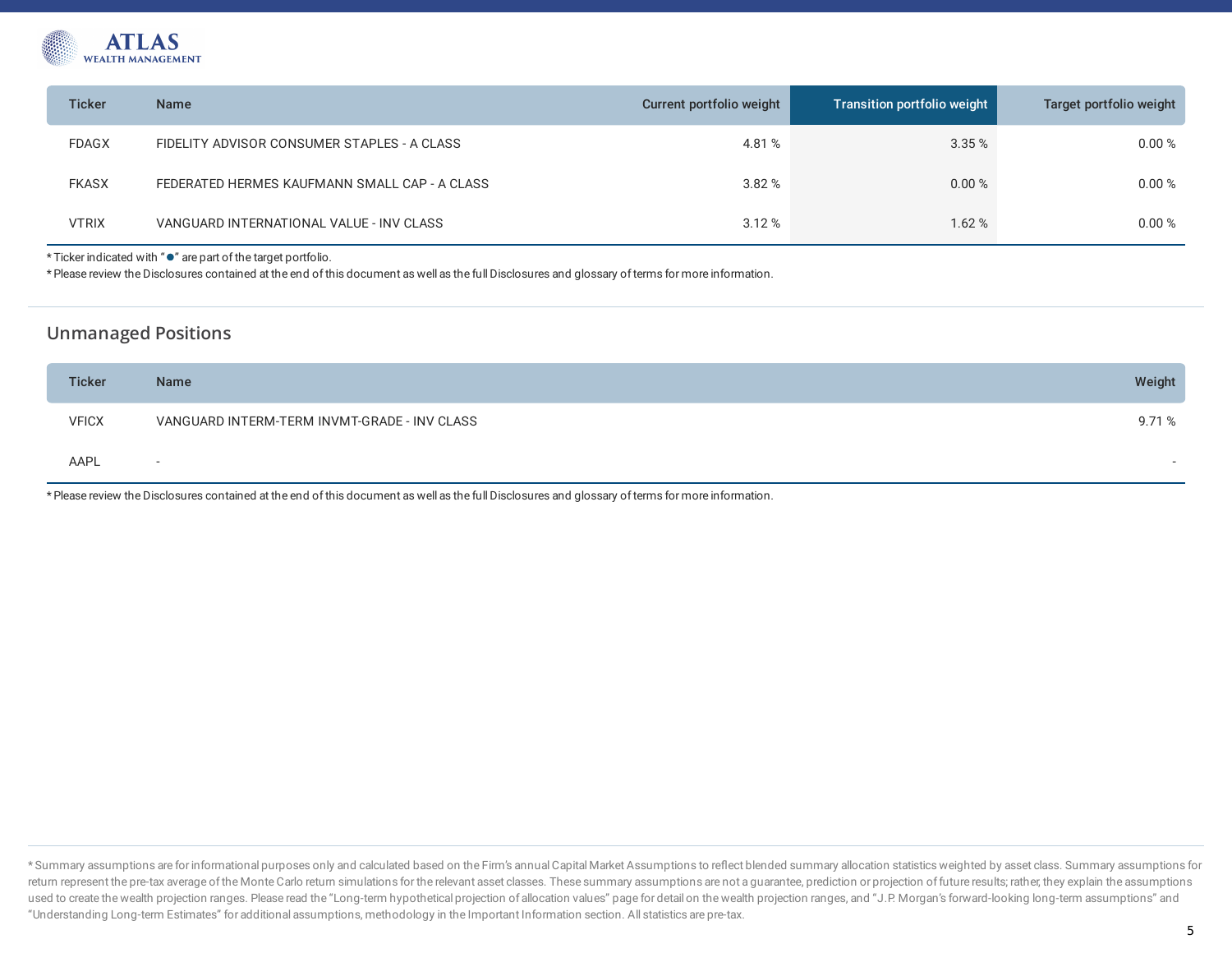

#### © 2022 55ip. All Rights Reserved.

\*Performance quoted represents past performance, which is no guarantee orindication offuture results. Performance is reported net ofinvestment management fees, where such fee information is available. Performance is reported gross of all other expenses such as custodial, trading and other fees. Performance for some periods may include data from external sources supplied for inclusion in the performance history, whose accuracy has not verified.

The performance quoted is not intended to represent the performance of any particular security. The performance includes the reinvestment of capital gains as well as income. The performance is also shown on a gross-of-fee net-of-fee basis, as indicated.

Please carefully review the full Disclosures to understand assumed average rate of returns, definitions and other details of the methodology used. The charts depict the historical investment performance of a model, portfol index including capital appreciation / depreciation, dividends and otherinvestment income.

The Proposal reflects the Current Portfolio inputs and a proposed model. Before considering implementation of any Proposal, please consider whether the Current Portfolio and proposed model were appropriately tailored to th desired analysis and stated financial goals and objectives. Proposals do not consider all transaction costs and risks such as market risks or service provider fees and expenses such as liquidation charges.

#### Assumptions

For Fee Analysis: Estimated portfolio value computed assumes that the portfolio will increase at the rate of the average annual return, net of costs and fees. The impact of any annual fee savings is computed by liquidating saving every year from the proposed portfolio.

For Taxes: Estimated portfolio value computed assuming that the portfolio will increase at the rate ofthe average annualreturn, net offees and trading costs. Any annualtax savings from the use of 55ip Tax Management are reinvested every yearinto the proposed portfolio. Please see additional disclosures herein regarding tax management and machine learning.

## **Disclosure**

#### Important Disclosures

THIS INFORMATION IS FOR THE IMMEDIATE USE OF THE RECIPIENT, ONLY FOR DISCUSSION PURPOSES AND IS SUBJECT TO COMPLETION OR AMENDMENT. PLEASE READ THIS DISCLOSURE IN ITS ENTIRETY AS SECTIONS CROSS REFERENCE AND RELATE TO EACH OTHER.

#### Section I. Introduction

55ip, 55 Institutional Partners, LLC, 55I, LLC and its affiliates, subsidiaries, agents, sub-agents and vendors including those providing Information as defined below or providing technology platforms, workflow, Software o ("Provider" or "55ip") disclaim any and all liability for the data, information, projections, forecasts, estimates, overlays, diagnosis, proposals, returns, reporting, recommendations and analysis ("Information") herein in limitation, any express or implied representations or warranties for the Information or errors contained in, or omissions from, the Information. The Provider shall not be liable for any loss or liability suffered by you re provision to you ofthe Information or your use orreliance in any way on the Information.

Information cannot be quaranteed to be timely, secure or error free. Information provided is applicable only as of its date. Provider has not undertaken, nor will Provider undertake, any duty to update Information or other you of changes. The validity of recommendations and analyses contained herein is dependent upon the accuracy and thoroughness of the data and information provided by you. The use of different data and information will result in different results.

This information in this software is for general information purposes only. It is not intended as personal financial, tax or investment advice and should not be construed or relied on as such. No information contained with software should be construed orrelied upon as providing recommendations in relation to any financial product orinvestment strategy.

Any subsequent communication with a prospective client will be conducted by a representative that is either registered or qualifies for an exemption or exclusion from registration in the state where the prospective client

Information is not intended to be a specific offer to sell or provide, or a specific invitation to apply for any financial product, instrument or service that may be mentioned. It is important to understand that it is your determine if, and how, the suggestions should be implemented. Analyses, suggested asset allocations and recommendations including replacement securities are based on Information you provided, appropriate financial concepts and investment assumptions pertaining to current and proposed portfolios and individual asset classes. You should carefully consider allrelevant factors in making these decisions and you are encouraged to consult with your professional advisors. For example, any Information presented about tax considerations affecting client financial transactions or arrangements is not intended as tax advice and should not be relied upon for the p of avoiding any tax penalties. Provider and advisors do not provide tax, accounting orlegal advice.

Please review any planned financial transactions or arrangements that may have tax, accounting or legal implications with your own tax, legal and accounting advisors. You are not required to transact business with your adv to implement any of the recommendations.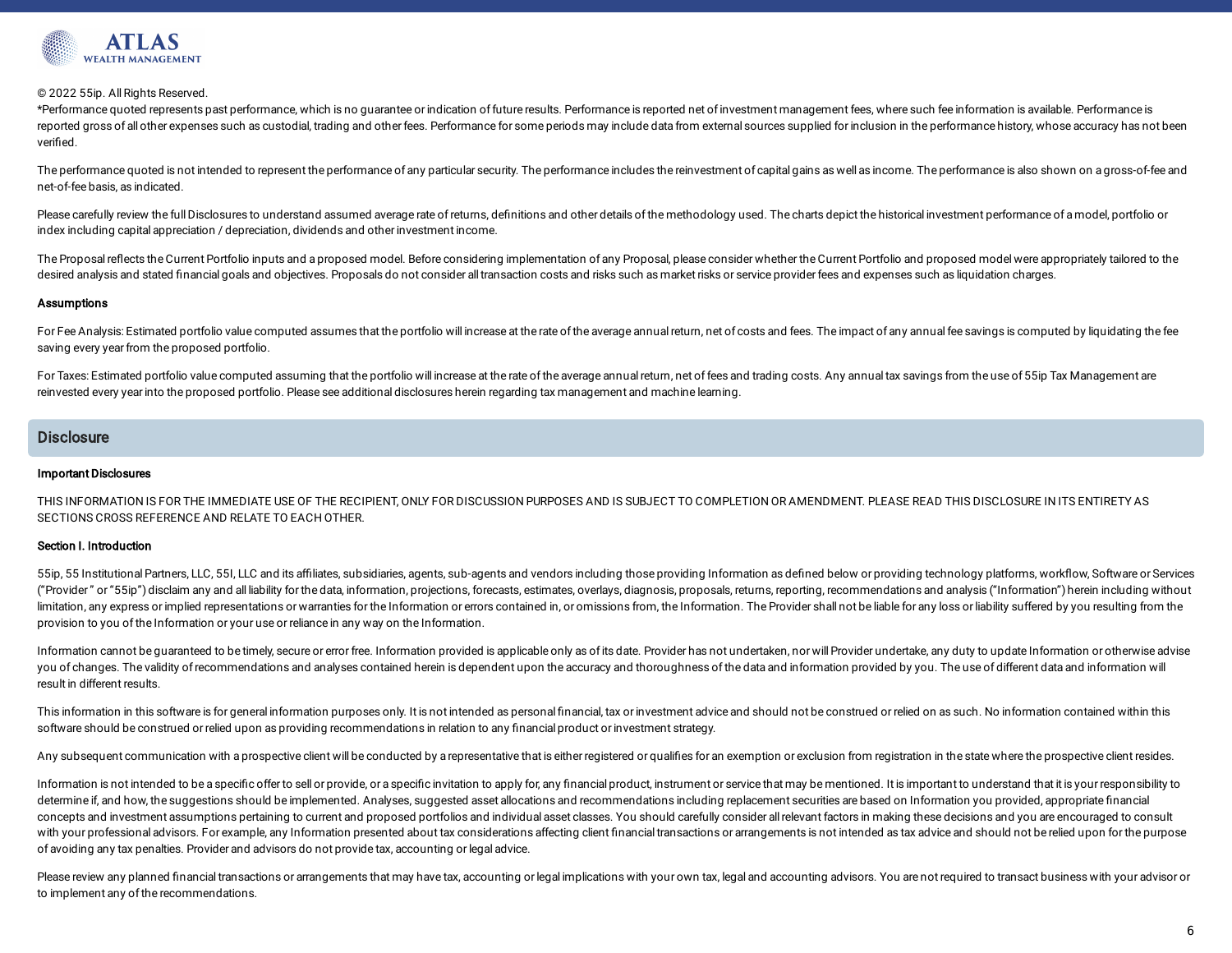

#### Section II. Model Performance

The BlackRock model performance shown is hypothetical and for illustrative purposes only and does not represent the performance of a specific investment product or any client account. Performance does not include any overl fee, brokerage fees, or commissions. Past performance does not guarantee future results. This information should not be relied upon as investment or tax advice, research, or a recommendation by BlackRock or 55ip regarding the Funds, (ii) the use or suitability of the model portfolios or (iii) any security in particular. Only an investor and their financial advisor know enough about their circumstances to make an investment decision.

Carefully consider the BlackRock and iShares Funds within the model portfolios' investment objectives, risk factors, and charges and expenses before investing. This and other information can be found in the Funds' prospect or, if available, the summary prospectuses which may be obtained by visiting www.iShares.com or www.blackrock.com or https://www.sec.gov/edgar.shtml. Read the prospectus carefully before investing.

Investing involves risk, including possible loss of principal. Asset allocation and diversification may not protect against market risk, loss of principal or volatility of returns. 55ip and BlackRock and iShares Funds are 55ip has not participated and will not participate in the creation, distribution, offering or maintenance of any such model portfolios or Funds. The BlackRock Model Portfolios and model performance displayed in the softwar reports are derived from data provided to 55ip by BlackRock.

The BlackRock Model Portfolios are provided for illustrative and educational purposes only, do not constitute research, investment advice or a fiduciary investment recommendation from BlackRock or 55 ip to any client of a party financial advisor (each. a "Financial Advisor"), and are intended for use only by such Financial Advisor as a resource to help build a portfolio or as an input in the development of investment advice from such Financ to its own clients and shall not be the sole or primary basis for such Financial Advisor's recommendation and/or decision. Such Financial Advisors are responsible for making their own independent fiduciary judgment as to h use the BlackRock Model Portfolios and/or whether to implement any trades for their clients. BlackRock does not have investment discretion over, or place trade orders for, any portfolios or accounts derived from the BlackR Model Portfolios. BlackRock and 55ip are not responsible for determining the appropriateness or suitability of the BlackRock Model Portfolios or any of the securities included therein for any client of a Financial Advisor. and other marketing materials provided by BlackRock or 55ip concerning the BlackRock Model Portfolios – including holdings, performance, and other characteristics – may vary materially from any portfolios or accounts derived from the BlackRock Model Portfolios. Any performance shown for the BlackRock Model Portfolios does not include brokerage fees, commissions, or any overlay fee for portfolio management, which would further reduce returns. There is no quarantee that any investment strategy will be successful or achieve any particular level of results. The BlackRock Model Portfolios themselves are not funds. The BlackRock Model Portfolios, allocations, and da subject to change.

Fixed income risks include interest-rate and credit risk. Typically, when interest rates rise, there is a corresponding decline in bond values. Credit risk refers to the possibility that the bond issuer will not be able to interest payments. Non-investment-grade debt securities (high-yield/junk bonds) may be subject to greater market fluctuations, risk of default or loss of income and principal than higher-rated securities.

International investing involves risks, including risks related to foreign currency, limited liquidity, less government requlation and the possibility of substantial volatility due to adverse political, economic or other d risks often are heightened forinvestments in emerging/ developing markets orin concentrations of single countries.

Funds that concentrate investments in specific industries, sectors, markets or asset classes may underperform or be more volatile than other industries, sectors, markets or asset classes and than the general securities mar

A fund's use of derivatives may reduce a fund's returns and/or increase volatility and subject the fund to counterparty risk, which is the risk that the other party in the transaction will not fulfill its contractual oblig suffer losses related to its derivative positions because of a possible lack of liquidity in the secondary market and as a result of unanticipated market movements, which losses are potentially unlimited. There can be no a that any fund's hedging transactions will be effective.

There can be no assurance that performance will be enhanced or risk will be reduced for funds that seek to provide exposure to certain quantitative investment characteristics ("factors"). Exposure to such investment factor detract from performance in some market environments, perhaps for extended periods. In such circumstances, a fund may seek to maintain exposure to the targeted investment factors and not adjust to target different factors, which could result in losses.

## Section III. Explanation of Hypothetical Returns and Performance

Information related to projections, returns, estimated additional returns, increases in portfolio values and performance and risk forecasts are estimates only and are not a quarantee. Likewise, avoidance of wash sales is n quaranteed. Estimated returns are a combination of current returns, historical or hypothetical returns and projections on future return trends. Investments entail the acceptance of risk of a loss of capital invested. Such reflected in hypothetical performance or returns within the software. Any actual performance displayed is shown net of all known transaction costs and advisory fees or charges paid to the Provider, adviser and its affiliat potential investment benefits identified, displayed or illustrated in any wealth creation charts herein are estimates and are all pre-distribution of such gains. Therefore, please carefully consider any time investments or gains are liquidated, the projected tax benefit should be expected to be reduced by the amount oftaxes owed as a result of such benefit.

Estimated returns are derived from information you provide including without limitation fees, security weight, portfolio holdings and risk tolerance. Please carefully consider and review such inputs. Any performance portra should be discounted in the event of material negative market or economic conditions.

Estimated returns are derived from simulated models and scenario analysis ("Model") when sufficient historical data is unavailable. These hypothetical returns do not reflect actual trading and therefore do not account for financial risks, economic conditions, taxes, fees or expenses. Projected performance generally includes projected reinvestment of dividends and other earnings. Results from a Model may vary with each use and over time. Mat changes in conditions, objectives or investment strategies of any Model portfolio during the period portrayed will affect, potentially decreasing, the returns portrayed. Model returns may be estimated using the projected e an investment to fees, tax management, risks and other estimated factor shifts of the scenario and/or estimated and/or actual returns of a [proxy index]. Actual market risks cannot be considered. Portfolio weights are cons offindex weights. No further capital market assumptions are considered. Some or all ofthe securities or strategies reflected in the Model portfolio do not relate partially, to the services currently offered by the Provider.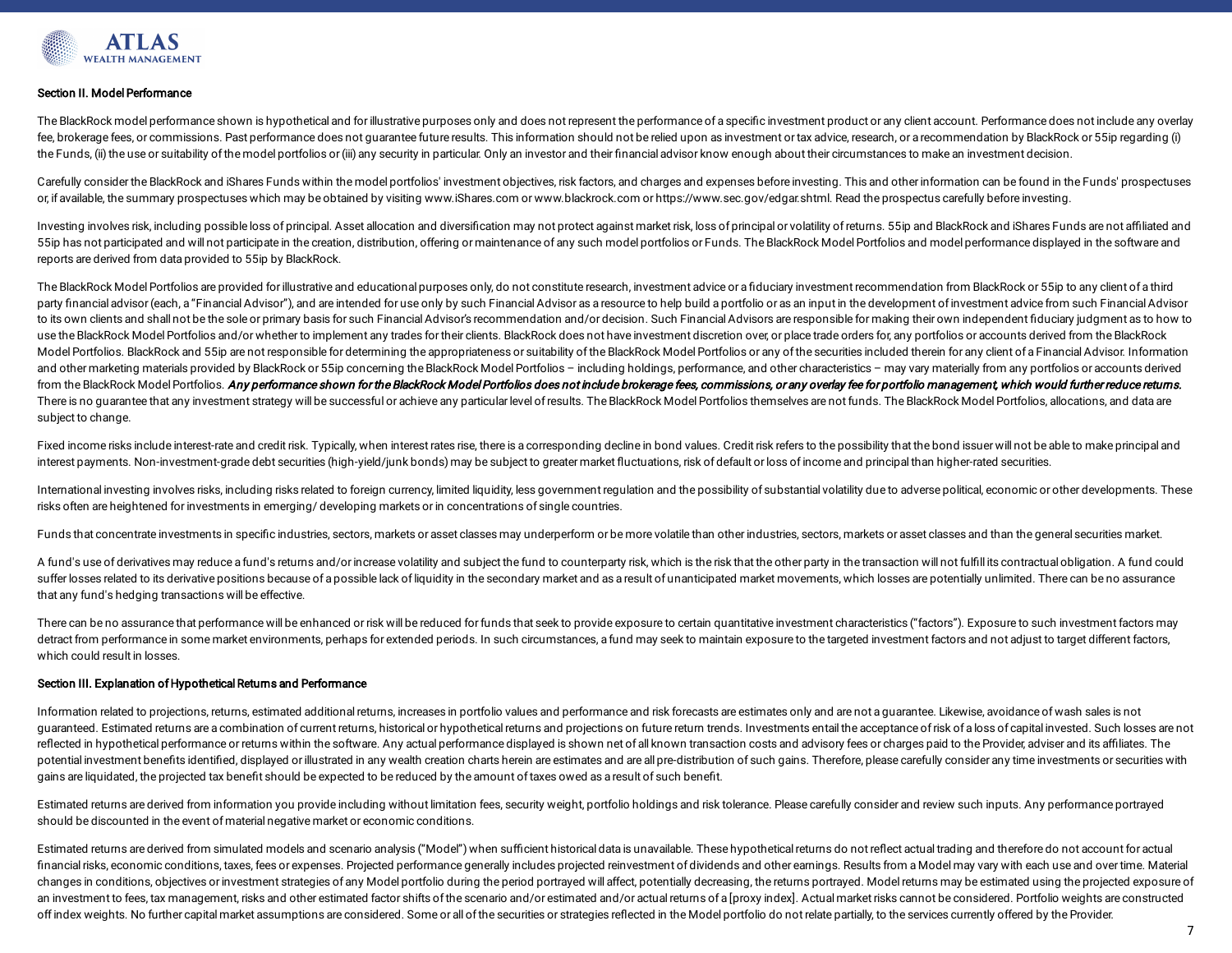

Estimated returns should not be a primary basis for any investment analysis. These results are based on hypothetical performance results that have certain inherent limitations. Unlike the results shown in an actual perform record, these estimates do not represent actual trading. Also, because these trades have not actually been executed, these results may have under-or over-compensated for the impact, if any, of certain market factors, such liquidity. Model or hypothetical trading programs in general are also subject to the fact that they are designed with the benefit of hindsight. Securities may not exhibit the same exposure to factors as they did in the pas individualfactors may not correlate the same way they did historically, and the factors may not exhibit the same returns or volatility as they did before.

Any charts including portfolio estimated or projected returns including estimated increases in portfolio value, returns or simulations or tax alpha are just components (such as your investment inputs and goals) of a Model uses to determine custom recommendations. By the nature of a simulation, portfolio estimated or projected returns including estimated increase in portfolio value and projections represent probabilities and possible outcome promises of future performance. Securities prices fluctuate in value unpredictably, and returns cannot be predicted with certainty. Any predictions generated regarding the likelihood of various investment outcomes are hypo in nature, do not reflect actual investment results, and are not a guarantee offuture results.

#### Section IV. Additional Information About Charts and Tables

#### A. Client Portfolio Comparison and Analyses

#### Please carefully review the assumptions, methodology and limitations below.

In order to compare the performance of the client's portfolio to the selected BlackRock model's performance (the "Selected Investment Strategy"), the following methodology and assumptions are used to back-test hypothetical results: 1) The positions in the client portfolio were purchased on the last business day prior to the start of the BlackRock model (the "Selected Investment Strategy") to which the comparison is being made (at market clos prior to the start of the model) and held until date of report (the Back Test Period); 2) There was no inflow or outflow of cash in the portfolio since, except through dividend reinvestment, 3) As total returns are used to series, it is assumed dividends are reinvested in the portfolio security. 4) If a position was not active in a historical month, its allocation is assumed to be distributed to the other positions pro-rata: 5) Portfolio siz \$1mn, when portfolio size is not available. Please discuss alternative portfolio size assumptions with Provider if this does not fit your financial circumstances; 6) Returns are reported net of some fees and costs such as management fees, if available from the advisor. Please ensure such inputs are accurate: 7) The Sharpe ratio is defined as the excess return of an investment divided by the volatility of the investment. Volatility is calcul annualized sample standard deviation ofthe monthly returns ofthe portfolio overthe reporting Back Test Period.

Actual market risks cannot be considered. No further capital market assumptions are considered. Model or hypothetical returns do not reflect actual trading and therefore do not account for actual financial risks, economic conditions, taxes, fees or expenses. Estimated returns should not be a primary basis for any investment analysis. These results are based on simulated or hypothetical performance results that have certain inherent limitati Unlike the results shown in an actual performance record, these estimates do not represent actual trading. Also, because these trades have not actually been executed, these results may have under-or over-compensated for th impact, if any, of certain market factors, such as lack of liquidity. Model or hypothetical trading programs in general are also subject to the fact that they are designed with the benefit of hindsight. Securities may not exposure to factors as they did in the past, the individual factors may not correlate the same way they did historically, and the factors may not exhibit the same returns or volatility as they did before.

Historical (or Model) performance results have certain inherent limitations. Some of the inherent limitations in hypothetical performance results are described below. No representation is being made that any account will o achieve profits or losses similar to those shown. In fact, there are frequently sharp differences between hypothetical performance results and the actual results subsequently achieved by any particular trading program. Unl actual performance record, such results do not represent actual trading and accordingly, may have under- or over-compensated for the impact, if any, of certain market factors, such as market disruptions and lack of liquidi addition, hypothetical trading does not involve financial risk and no hypothetical investment record can completely account for the impact of financial risk in actual trading (for example, the ability to adhere to a partic program in spite of trading losses). For example, the ability to withstand losses or adhere to a particular trading program in spite of trading losses are material points which can also adversely affect actual trading resu numerous other factors related to the markets in general or to the implementation of any specific trading program which cannot be fully accounted for in the preparation of hypothetical performance results and all of which adversely affect actual trading results.

With any investment, there is a potential for loss as well as profit. The performance displayed is not intended to represent the performance of any particular security. Actual performance of any investment may differ subst from the model performance presented, as the performance was calculated with the benefit of hindsight and cannot account for all financialrisk that may affect the actual performance.

Past performance, whether actual or hypothetical, is not a guarantee to performance of any investment product. When actual events and indicators vary from assumptions used, the hypothetical projections may be materially impacted.

#### B. Tax Benefits

## Tax Heuristics Assumptions for Tax Features and Estimated Benefits

The Variables calculated to build the Tax Heuristics model include the following: i) the losses that the portfolio incurs: ii) the drawdowns that the portfolio incurs for each position: iii) dispersion in contribution to p iv) dispersion in returns of portfolio constituent. These are calculated using the monthly return series and the monthly weights of the portfolio constituents. Tax Heuristics model uses Machine Learning to estimate Annual Alpha, Annual Tax Savings, Tracking Error and Annual Losses Harvested. More information on Provider's methodology is available upon any commercially reasonable request.

Tax rates on capital gains for an investor in the 37% tax rate are assumed to be 37% for short-term capital gains; and 20% for long-term capital gains; Net losses booked, if any, are not carried forward in subsequent years booked are assumed to be fully utilized by the client in the same financial year). Taxes, if any, are paid out of the portfolio at the end of January of the following year and assets are sold as needed to meet such tax lia Investment Income (NII) tax of 3.8% is added to the 37% investor tax rate and 20% for long term gains to derive an assumed 40.8% and 23.8% tax rates respectively. For more information on NII, please consult your tax adviso